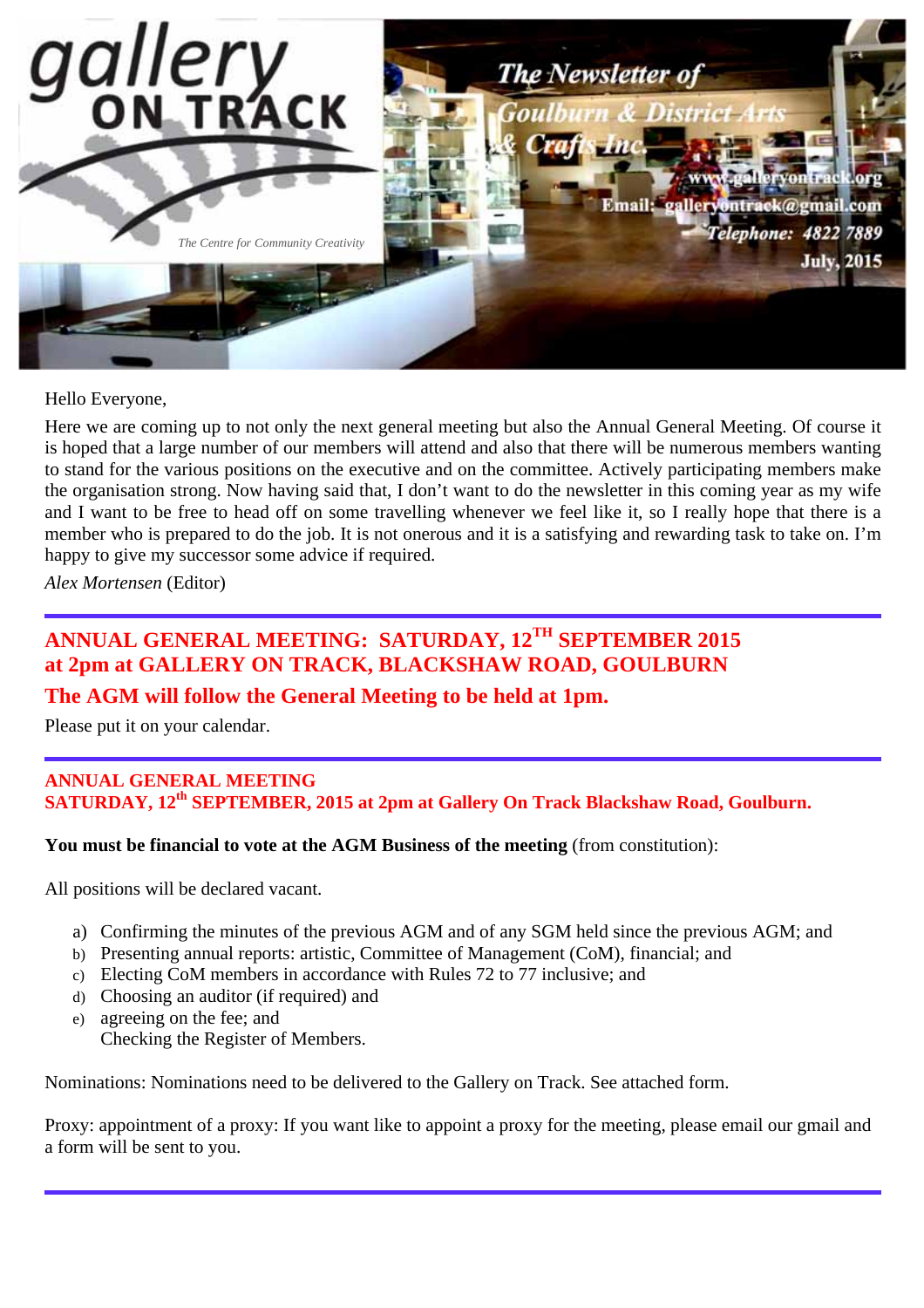## **SOME POINTS FROM GENERAL MEETING , JUNE 26TH, 2015**

Office State Revenue – Exemption granted in regards to Stamp Duty.

ARTC – Advising we have extension of lease for a further 5 years.

ARTC – Advising there is no objection to resurfacing parking area.

Faye has obtained second hand chairs from RSL.

Lindsay Reilly has made Gallery on Track signs for display cabinets to cover Kodak, look great, thank you Lindsay.

Dampcoursing of internal wall and repairs to outside steps - still to be followed up.

Grahame has replaced buzzer on door 3 of gallery. Thank you Grahame.

Artist of Month. It was decided that space required was to be negotiated with Carol as required and available.

Artist Portfolio. Margaret Kearns offered to put together a folder of artist work and details. Members to be requested to supply one page for this.

Stash and Treasure to be held at Gallery - Saturday 7 November 2015 - \$5 table.

Enid Rose bought along and presented Gallery on Track history for 2014. Thank you Enid. Some Artist of Month information is in this.

Heather West spoke about making pavers in cement with historical railway remnants to be placed in same.

Meeting agreed it was a good idea.

# **IMPORTANT NOTICES FROM:**

## **OUR TREASURER**

I would like one or two of our members to consider becoming treasurer for our next year commencing in September as I will not be continuing in this role. I am looking at the possibility of splitting the role between two people. You will need to be computer literate with some experience of accounting/bookkeeping. Perhaps we have a retired accountant in our membership who could take on this role. Please email me if you would like to discuss. Thanks for your consideration, Cherie Sellars.

## **OUR SECRETARY:**

I hope that some members will nominate for the position of secretary as I have held this position for a number of years and it is time for me to have a rest and for others to do the job, Lynette Brown.

## **SELLERS OF ITEMS IN THE GALLERY:**

Pricing of items for sale. Please note that any item over \$10 should be priced in whole dollars only, for the benefit of barcoding. Prices under \$10 can be in increments of 50 cents only - so \$4.50 is ok, but \$4.95 is not.

Percentage on Invoices. Selling members are requested to write in the percentage they sell under on the invoice, (20% or 35%) this will save time for barcoding.

## **WELCOME TO NEW MEMBERS:**

Annemarie Athea, Sherri Smith, Christine Jameson, Robynann Morgan, Nicole Manning, Ken Holgate, Eva Froncek. We hope to see you come to our meetings and events and if it is possible for you to do so, please be included on the duty roster as it is so important to have members doing these duties to keep the gallery open and running.

### **UNFINANCIAL MEMBERS:**

Please note that this is the last newsletter you will receive. If you are a seller you need to collect any items that you have at the gallery please. Of course you could renew your membership.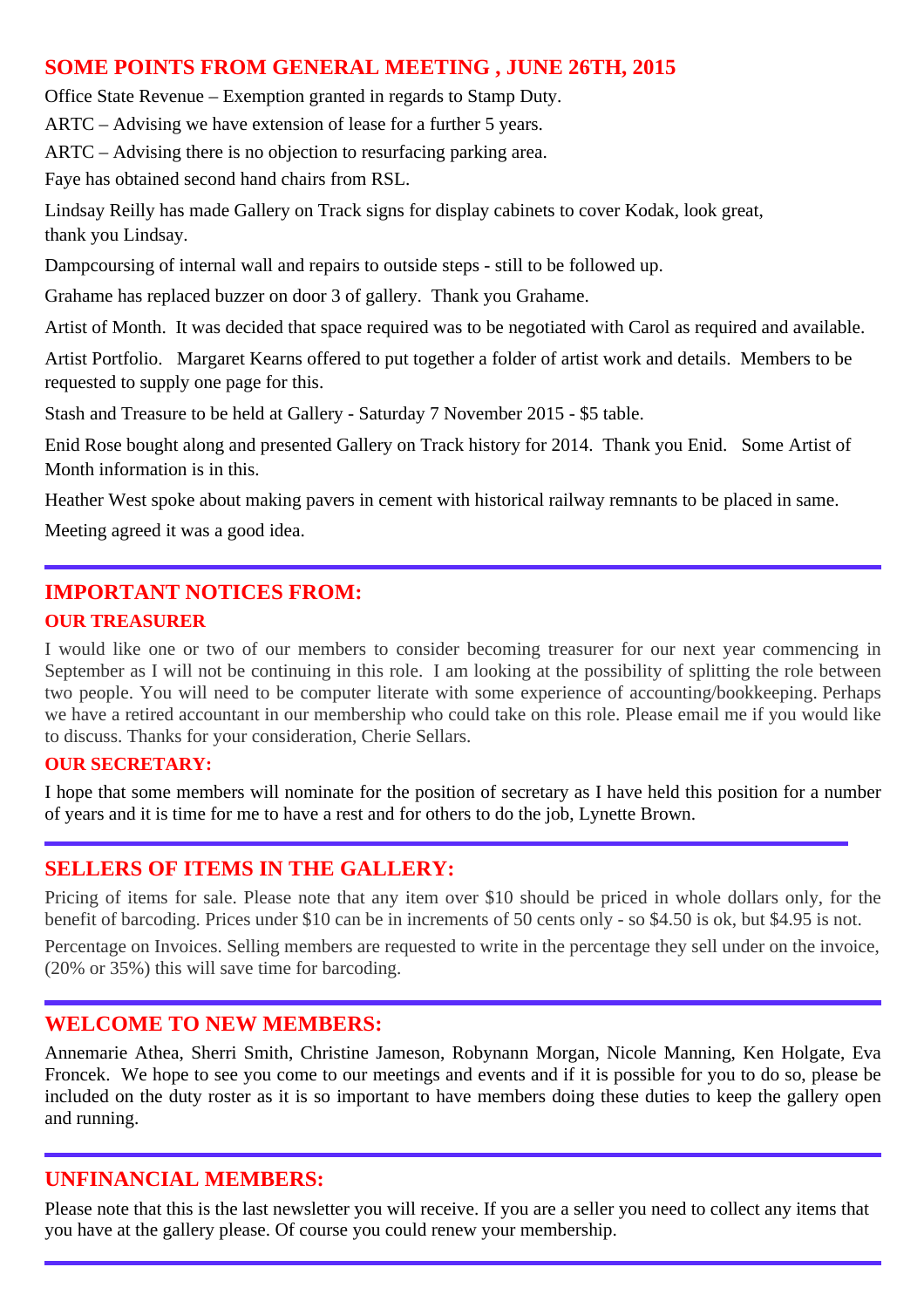GROUPS YOU MAY LIKE TO JOIN: to practice your skills or to learn new skills from other members: Interested members are invited to the following groups running in the crib room

**Creative Needles** – on every Tuesday 10am – 2pm. All members welcome, Beginners welcome. \$2 amenities fee. Enquiries Lynette Brown or Cherie Sellars.

**Calligraphy Class** – on some Wednesdays, 10.30am-12.30pm in Crib Room. Contact Alison Lawrence for details – alisoncallig@bigpond.com or 4822 0024.

**Carol Divall has felting** workshops periodically – if interested ring Carol 4821 2572.

## **CRIB ROOM BOOKINGS & WORKSHOPS FOR 2015**

### **Regular Bookings:**

Every Tuesday: Creative Needles – on 10am – 2pm. All members welcome, Beginners welcome. \$2 amenities fee. Enquiries Lynette Brown or Cherie Sellars.

Wednesday: Calligraphy Class 10.30am-12.30pm. (See article "All Roads to Rome" for dates.)

Thursday: Phoenix Group 10am-4pm.

#### **Other Bookings:**

There are plenty of spaces available so if you would like to make a booking check with Carol. There are many members who have skills and ideas they might like to share – you might like to run a workshop to share your particular ones.

### **FOR THE NEWSLETTER:**

The newsletter editor needs your assistance in providing information for the newsletter. If you are going to be an Artist of the Month, then you need to send photos of your works, some information about them, the opening/meet the artist date and details about it (eg time, nibbles, drinks). At the event you need to ensure that someone takes photos so you can send them to me for a follow up article.

Other interesting items could be about works that you are creating, galleries you visit, workshops that you run or participate in. It's information such as this that makes the newsletter of more interest to all members.

#### **THE DUTY ROSTER:**

There have been a number of new volunteers to participate in the duty roster and this has helped Lynette immensely. But there have also been some occasions when it has been difficult to staff the gallery. Remember that if you find that for some urgent reason you are not able to do your duty you can phone Alex Mortensen between 7.00 and 8.00 am on the day of your duty – Wednesday, Thursday and Friday. If you know ahead that you will be unable to do your duty please try to arrange a swap. It is extremely important to do this as otherwise the gallery may be closed for that session. If you have a duty please ensure you put it on your calendar and don't forget to turn up.

#### **ADVERTISING OUR GALLERY:**

Each and every one of our members can help to advertise our gallery. Tell people about our wonderful Gallery on Track whenever you can do so – take every opportunity. If you are on duty try to ensure that all visitors are asked to take one of our cards (they are on the desk) and ask them to give it to a friend. You'll find that some people will happily take 2 or 3 cards to hand out as they are impressed with our gallery.

## **DRESSING THE TEAPOT 2**

### **May 3 – 31, 2015**

Dressing a Teapot –  $1^{st}$  Prize Shirley Winterton,  $2^{nd}$  Margaret Kearns,  $3^{rd}$  Roslyn McLoughlin.

Heritage –  $1<sup>st</sup>$  Roslyn McLoughlin. Vouchers have been given to them.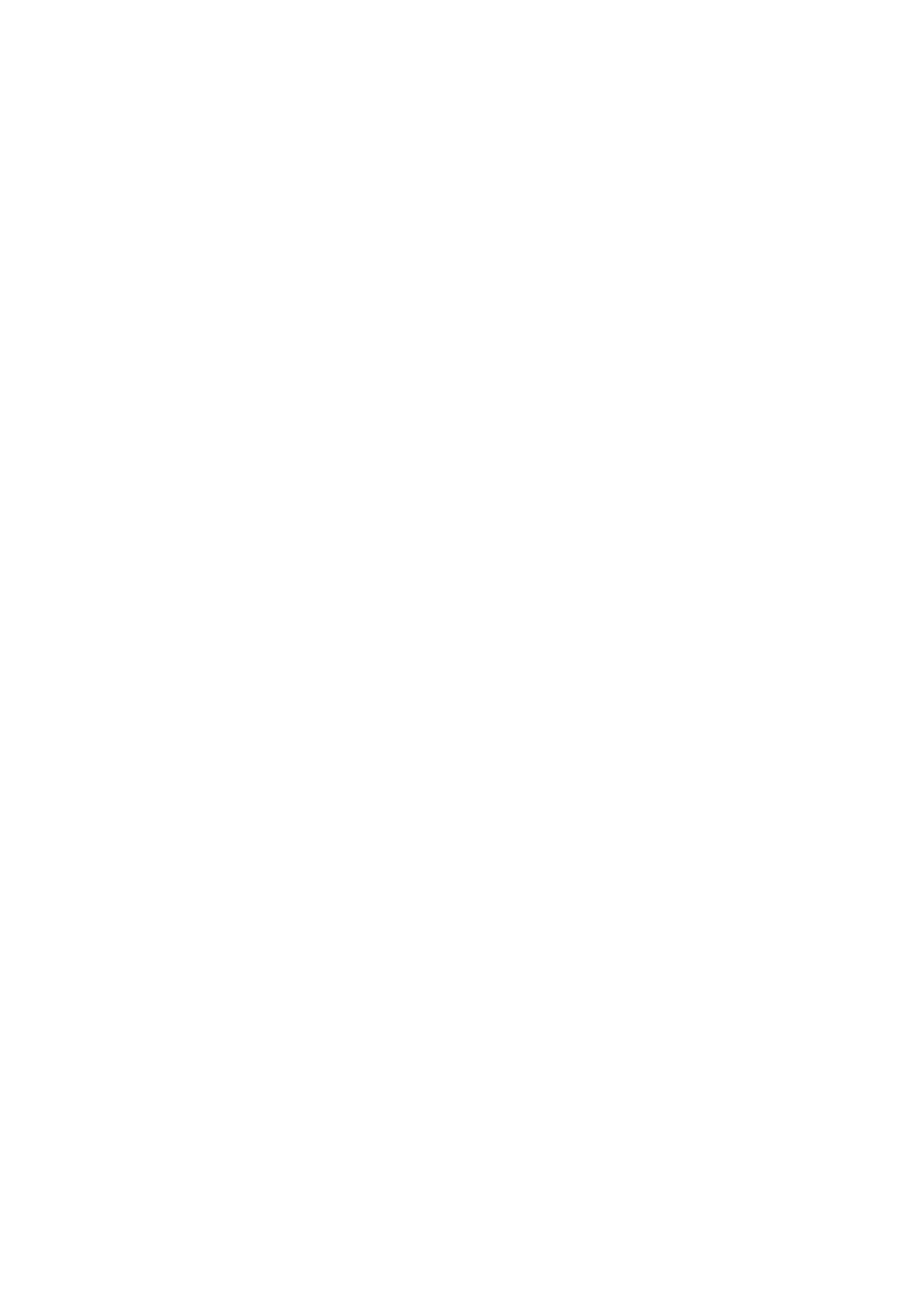## **ARTIST OF THE MONTH**

## **ELAINE CORNWELL**

 $7<sup>th</sup>$  June to  $5<sup>th</sup>$  July 2015

Elaine has again produced some beautiful works that have attracted considerable attention during the month.





# **ARTISTS OF THE MONTH SPOTLIGHT ON WOOL**

 $8<sup>th</sup>$  July to  $26<sup>th</sup>$  July

 It is not too late to come into the gallery to have a look at the very attractive and interesting items that our artists have made from wool.





## **ARTIST OF MONTH FOR 2015 AND START OF 2016**

Elaine Cornwell – Sunday  $7<sup>th</sup>$  June to Sunday  $5<sup>th</sup>$  July. Elaine is donating sales to Can Assist.

Spotlight on Wool –  $8^{th}$  July –  $26^{th}$  July.

Annemaria Athea – Ceremics –  $3<sup>rd</sup>$  August –  $13<sup>th</sup>$  September.

Boys Toys (items suitable for Fathers Day) – from  $2<sup>nd</sup>$  September.

October – Valma Irving.

November – Photography Group.

December – Stavros Papantoniou – Opening Sunday  $6<sup>th</sup>$  December.

February 2016 – 'Out of the Blue'

Artists of Month are required for 2016, please get in touch with Carol Divall 4821 2572. Discuss with Carol your space requirements.